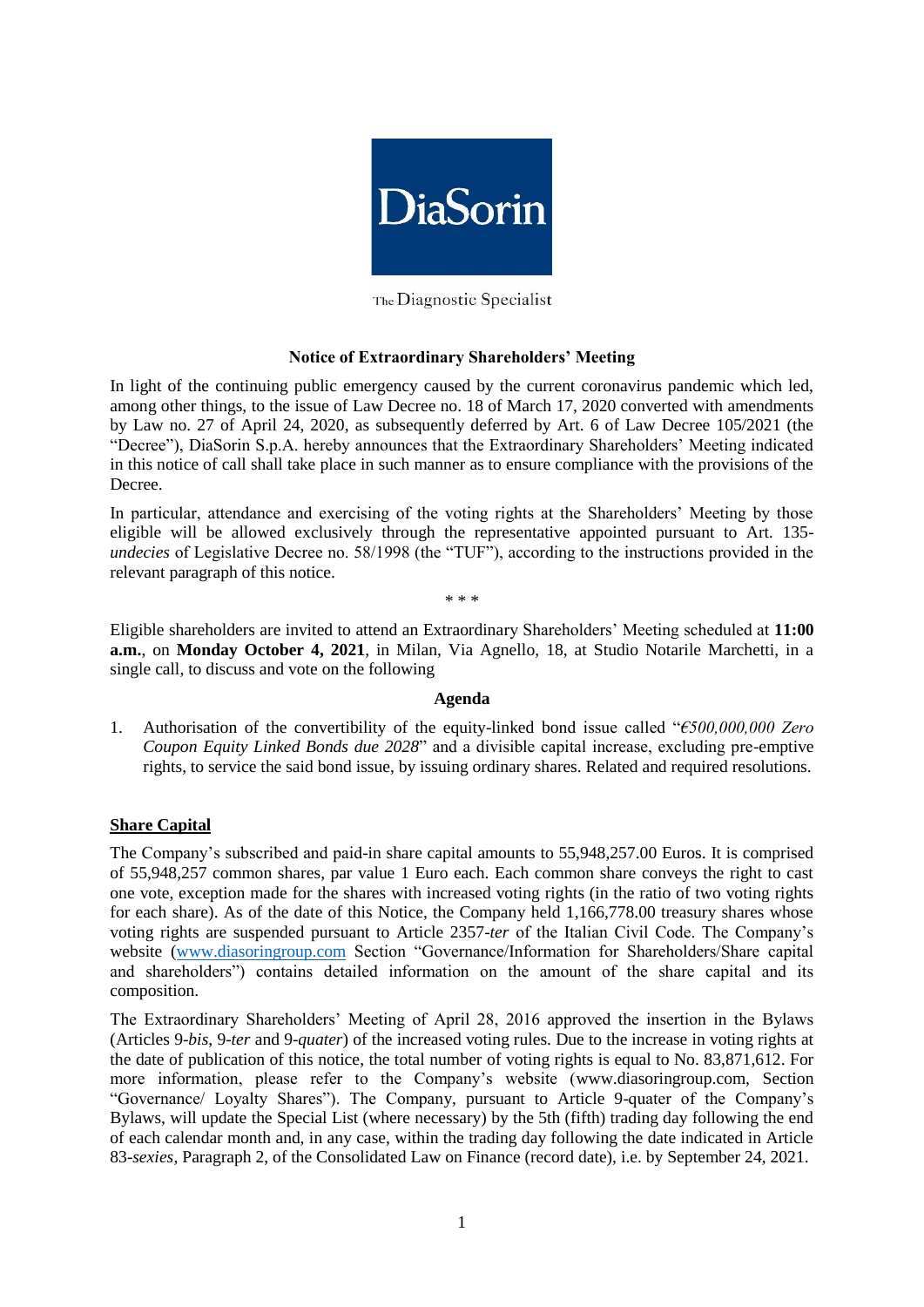### **Eligibility to attend the Shareholders' Meeting and exercise the right to vote**

Pursuant to Article 83-*sexies* of the Consolidated Law on Finance, the right to participate in the Shareholders' Meeting and to exercise voting rights is confirmed by means of notification to the Company by an intermediary, in compliance with its own accounting records, on behalf of the party who is entitled to the right to vote, based on evidence related to the close of the accounting day of the seventh trading day prior to the date set for the Shareholders' Meeting, i.e. September 23, 2021 (record date); Any shareholders owning Company shares after the abovementioned date will not be eligible to attend and vote at the Shareholders' Meeting; the communication by the intermediary must be received by the Company by the end of the third trading day prior to the date set for the Shareholders' Meeting (i.e. by September 29, 2021); nevertheless, shareholders shall be entitled to intervene and vote if the communications are received by the Company beyond this deadline, but prior to the beginning of the meeting proceedings.

Pursuant to Article 106, Paragraph 4 of the Law Decree, the intervention in the Shareholders' Meeting of those entitled to vote will be made exclusively through the Designated Representative appointed by the Company pursuant to art 135-undecies of the Consolidated Law on Finance, to which proxy shall be granted under the following terms and conditions; proxies or sub-proxies may also be granted to the aforementioned Designated Representative, pursuant to Article 135-*novies* of the Consolidated Law on Finance and notwithstanding the Article 135-*undecies*, Paragraph 4, of the Consolidated Law on Finance.

Directors, Statutory Auditors, the Designated Representative and the notary who will take the minutes, as well as anyone allowed to intervene pursuant to law, other than those who are entitled to vote, may attend the Shareholders' Meeting through telecommunication devices which also guarantee their identification. Instructions for attending the Shareholders' Meeting through telecommunication devices will be communicated by the Company to those interested.

The designated representative appointed by the Company pursuant to art 135-*undecies* of the Consolidated Law on Finance is Società per Amministrazioni Fiduciarie Spafid S.p.A. with registered office in Milan. Shareholders wishing to attend the Shareholders' Meeting shall give the designated representative a proxy, with voting instructions, on the proposed resolution on the agenda of the Shareholders' Meeting, without expenses for the delegating party (except for any shipping costs). The proxy shall be granted by signing a specific proxy form, available on the company's website [\(www.diasoringroup.com](http://www.diasoringroup.com/) Section "Governance/Information for Shareholders/Shareholders meetings and board/2021"), together with the relevant instructions for filling in and transmitting the form.

The proxy form with the voting instructions must be received by the designated representative – together with a copy of a currently valid identity document of the proxy giver or, if the proxy giver is a legal person, of the pro tempore legal representative or other person with appropriate powers, together with appropriate documentation to confirm the proxy giver's qualification and powers – by the end of the second trading day prior to the date of the Shareholders' Meeting, i.e. by 11:59 p.m. on September 30, 2021, using one of the following methods: i) transmission of an electronically reproduced copy (PDF) to the certified e-mail address assemblee@pec.spafid.it (Subject line "Proxy 2021 DIASORIN Shareholders' Meeting") from one's own certified e-mail address (or, failing that, from one's own ordinary e-mail address, in which case the proxy with voting instructions must be signed with a qualified or digital electronic signature); ii) transmission of the original, by courier or registered mail with return receipt, to the following address: Spafid S.p.A., Foro Buonaparte, 10, 20121 Milano (Ref. "Proxy 2021 DIASORIN Shareholders' Meeting") sending a copy reproduced electronically (PDF) in advance by ordinary e-mail to assemblee@pec.spafid.it (subject line "Proxy 2021 DIASORIN Shareholders' Meeting").

The proxy and the voting instructions may always be revoked by the same terms.

Shares for which full or partial proxy is granted are calculated for the purpose of determining due constitution of the Shareholders' Meeting; with regard to proposed resolutions for which no voting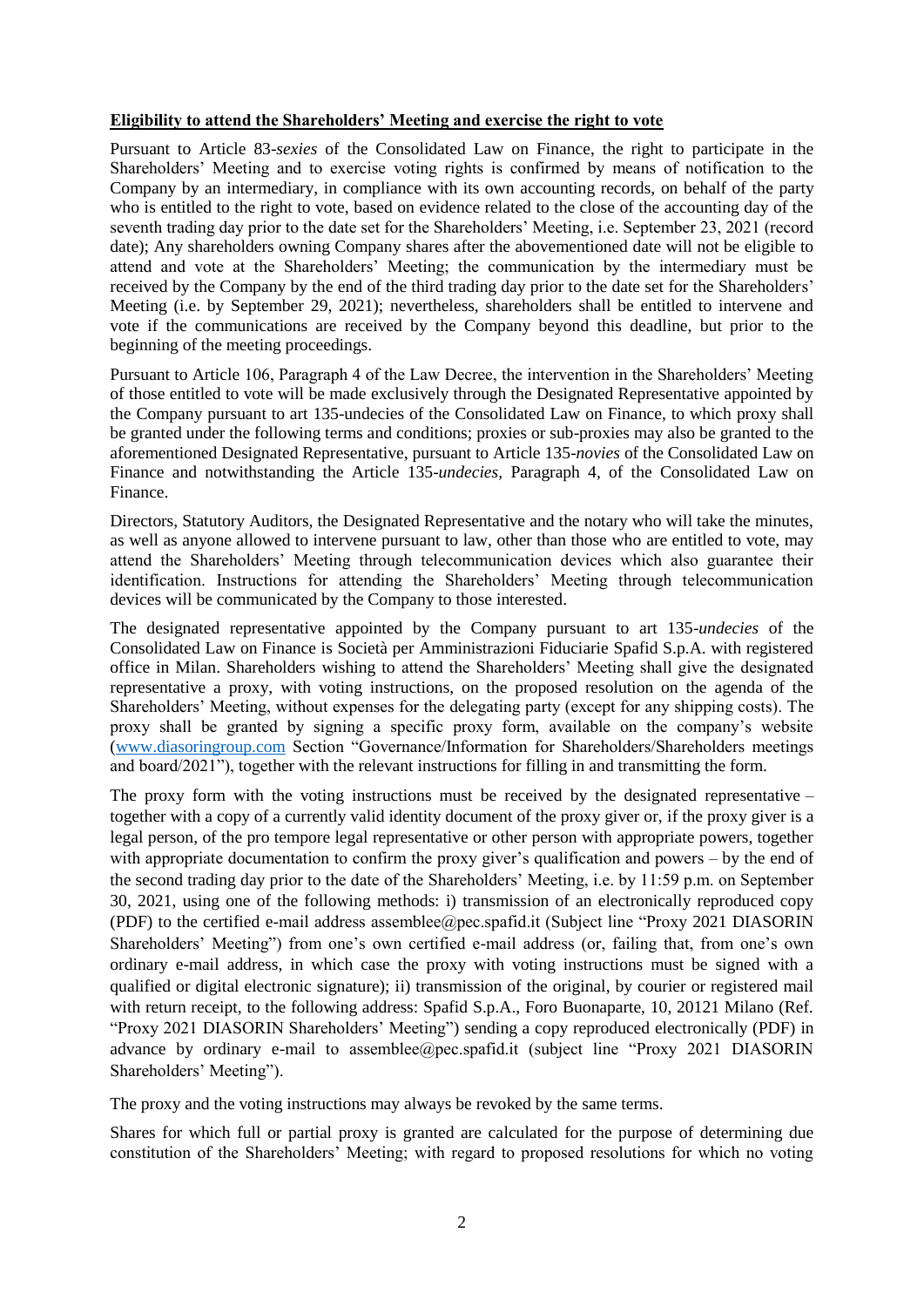instructions are given, the shares of the Shareholder concerned are not considered in calculating the majority and the percentage of capital required for the Resolutions to be carried.

Under the Decree, proxies or sub-proxies may also be granted to the designated representative, pursuant to Article 135-*novies* of the Consolidated Law on Finance and notwithstanding the Article 135-*undecies*, Paragraph 4, of the Consolidated Law on Finance, by signing a specific ordinary proxy form available on the company's website [\(www.diasoringroup.com,](http://www.diasoringroup.com/) Section "Governance/Information for Shareholders/Shareholders meetings and board/2021"). For the transmission of proxies/subproxies, the procedures indicated above and reported in the proxy form must be followed.

The said proxy or sub-proxy shall be received by 6:00 p.m. of the day preceding the Shareholders' Meeting (or anyway prior to the beginning of the meeting proceedings). The proxy pursuant to Article 135-novies of the Consolidated Law on Finance and the relevant voting instructions may always be revoked by the same terms.

The designated representative will be available for any clarifications and information at the following e-mail address [confidential@spafid.it](mailto:confidential@spafid.it) or at the following phone number (+39) 0280687.335-319 (on working days, from 9:00 a.m. to 5:00 p.m.).

No postal or electronic voting procedures are envisaged.

The Company reserves the right to supplement and/or change the above instructions according to any requirements that arise due to the current COVID-19 epidemic emergency and its developments that cannot be foreseen now.

### **Right to submit questions on the items on the Agenda**

Pursuant to Article 127*-ter* of the Consolidated Law on Finance, shareholders may submit questions about the items on the Agenda before the Shareholders' Meeting. Questions must be submitted by letter to DiaSorin S.p.A., Via Crescentino snc, 13040 Saluggia (VC), FAO the Legal and Corporate Affairs Department, or by e-mail to the certified e-mail address [affarisocietari.pec@legal.diasorin.it.](file:///C:/Users/vgvc/Downloads/affarisocietari.pec@legal.diasorin.it)

Questions must be submitted by September 23, 2021; accompanied by the personal data of the shareholder (first and last name, or company name, place and date of birth and tax I.D. number) and the required communication by the qualified intermediary pursuant to Article 43 of the new Joint Regulation on post-trading adopted by Banca d'Italia and Consob on August 13, 2018 ("*Rules governing central counterparties, central securities depositories and central depository services*") ("**Joint Regulation**") proving the legitimacy of the exercise of such right; however, the certification is not required if the Company already received the intermediary's communication needed to attend the Shareholders' Meeting.

The Company will answer questions received no later than September 23,  $2021 -$  the deadline prescribed by Art. 127-ter, paragraph 1-bis of the Consolidated Law on Finance – having verified their relevance to the items on the agenda and the legitimacy of the submitting party, at least four days before the Shareholders' Meeting, in derogation of the minimum term set by Art. 127-ter, paragraph 1 bis of the Consolidated Law on Finance, and therefore before September 30, 2021, publishing the responses on the relevant section of its website [\(www.diasoringroup.com,](file:///C:/Users/vgvc/Downloads/www.diasoringroup.com) "Governance/Information for Shareholders/Shareholders meetings and board/2021"), in order to allow eligible parties to vote with full knowledge of the items on the agenda. The Company may provide a joint answer to questions with the same content.

# **Right to amend and add motions to items in the Meeting's Agenda**

Pursuant to Article 126-*bis* of the Consolidated Law on Finance, shareholders who, individually or jointly, represent at least one-fortieth of the Company's share capital may request in writing, within 10 days from the publication of this Notice (i.e. by September 11, 2021) that the Meeting's Agenda be amended, listing on their application the additional items or further motions to items already included in the Agenda that they are suggesting. Any additions made to the items on the Agenda of the Shareholders' Meeting as a result of such requests must be publicized in the same manner required for the publication of the Notice of Shareholders' Meeting, at least 15 days before the date of the Shareholders' Meeting (i.e. by September 19, 2021). Amendments are not allowed for items on the